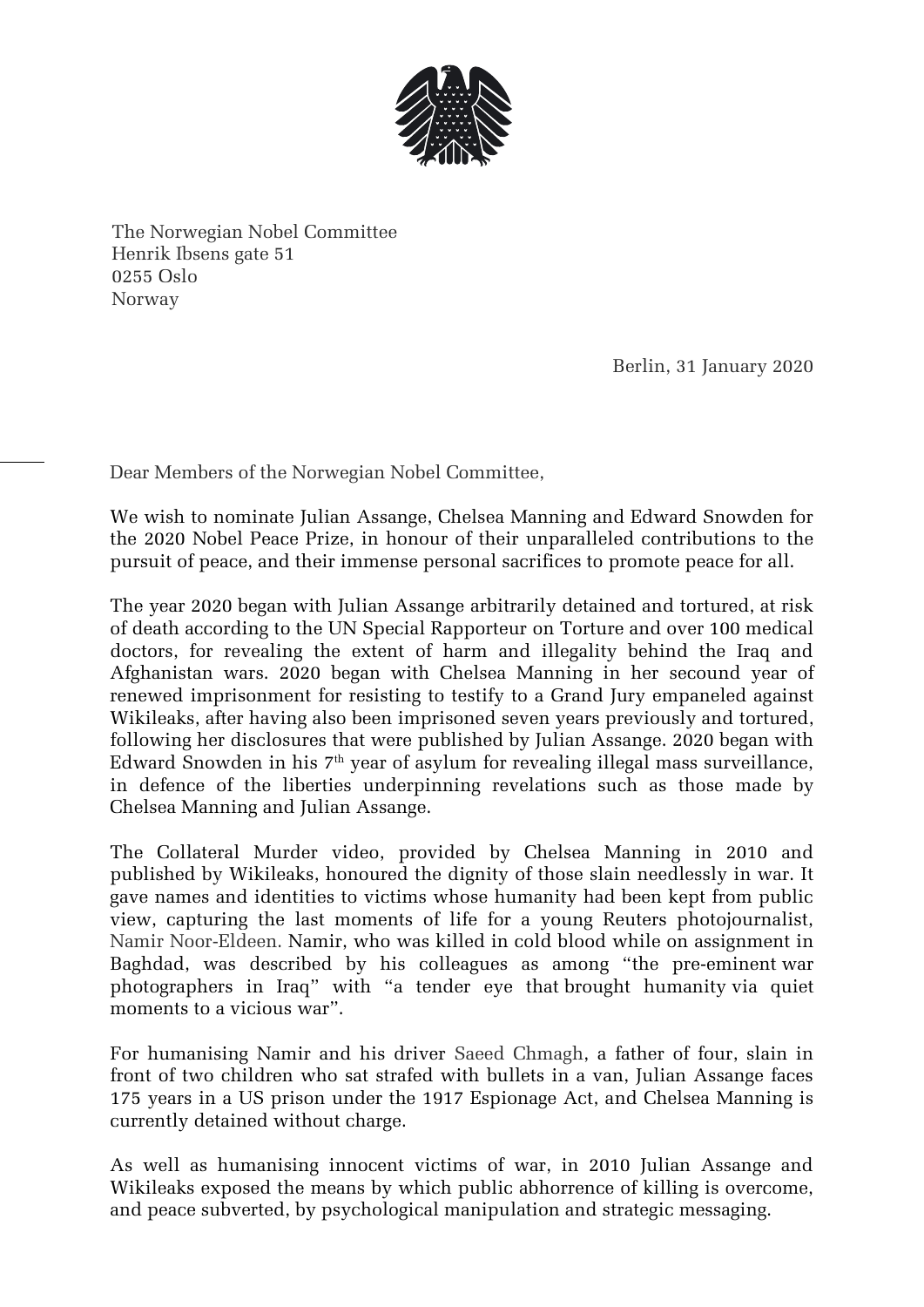

In March 2010 the Central Intelligence Agency (CIA) produced a [memorandum,](https://file.wikileaks.org/file/cia-afghanistan.pdf) subsequently published by Wikileaks, entitled, *Afghanistan: Sustaining West European Support for the NATO-led Mission-Why Counting on Apathy Might Not Be Enough.*

At the time of the memorandum, 80 percent of French and German publics opposed greater troop deployment to Afghanistan. The memo expressed concern that public "indifference might turn into active hostility if spring and summer fighting results in an upsurge in military or Afghan civilian casualties." To overcome public opposition to the "bloody summer" ahead, the memorandum advised tailoring messages for French audiences that "could tap into acute French concern for civilians and refugees," given that French "opponents most commonly argued that the mission hurts civilians."

"Appeals by President Obama and Afghan women might gain traction" the memorandum added.

With respect to the legalities of peace, Julian Assange and Wikileaks have contributed to the historical record on the International Criminal Court (ICC), established in 2002 under the [Rome Statute of 1998](https://www.icc-cpi.int/nr/rdonlyres/ea9aeff7-5752-4f84-be94-0a655eb30e16/0/rome_statute_english.pdf), to promote the "peace, security and well-being of the world." The ICC's mission was to end impunity by prosecuting "the [worst atrocities](https://www.un.org/en/chronicle/article/role-international-criminal-court-ending-impunity-and-establishing-rule-law) known to mankind": war crimes, crimes against humanity and the crime of genocide.

When the ICC's enforcement capabilities were taking shape in the years following its inception, cables published by WikiLeaks exposed bilateral deals between nations under Article 98 of the Rome Statute, in which states placed themselves outside the ICC's jurisdiction. The Article 98 deals undercut the ICC's power to prosecute war crimes and other internationally illegal obstacles to a peaceful world order.

Later, in 2013, when Edward Snowden revealed the warrantless masssurveillance of citizens and officials worldwide, he exposed an immense global network with the capability to intercept and obstruct peace proponents such as Chelsea Manning and Julian Assange. Edward Snowden's revelations have contributed to [international investigations,](https://edwardsnowden.com/impact/) transparency initiatives and legislative reforms around the globe.

These are but a selection of the contributions that Julian Assange, Chelsea Manning and Edward Snowden have made towards pursuing and defending lasting peace.

Together, their actions have exposed the architecture of abuse and war, and fortified the architecture of peace. In return, all three individuals have been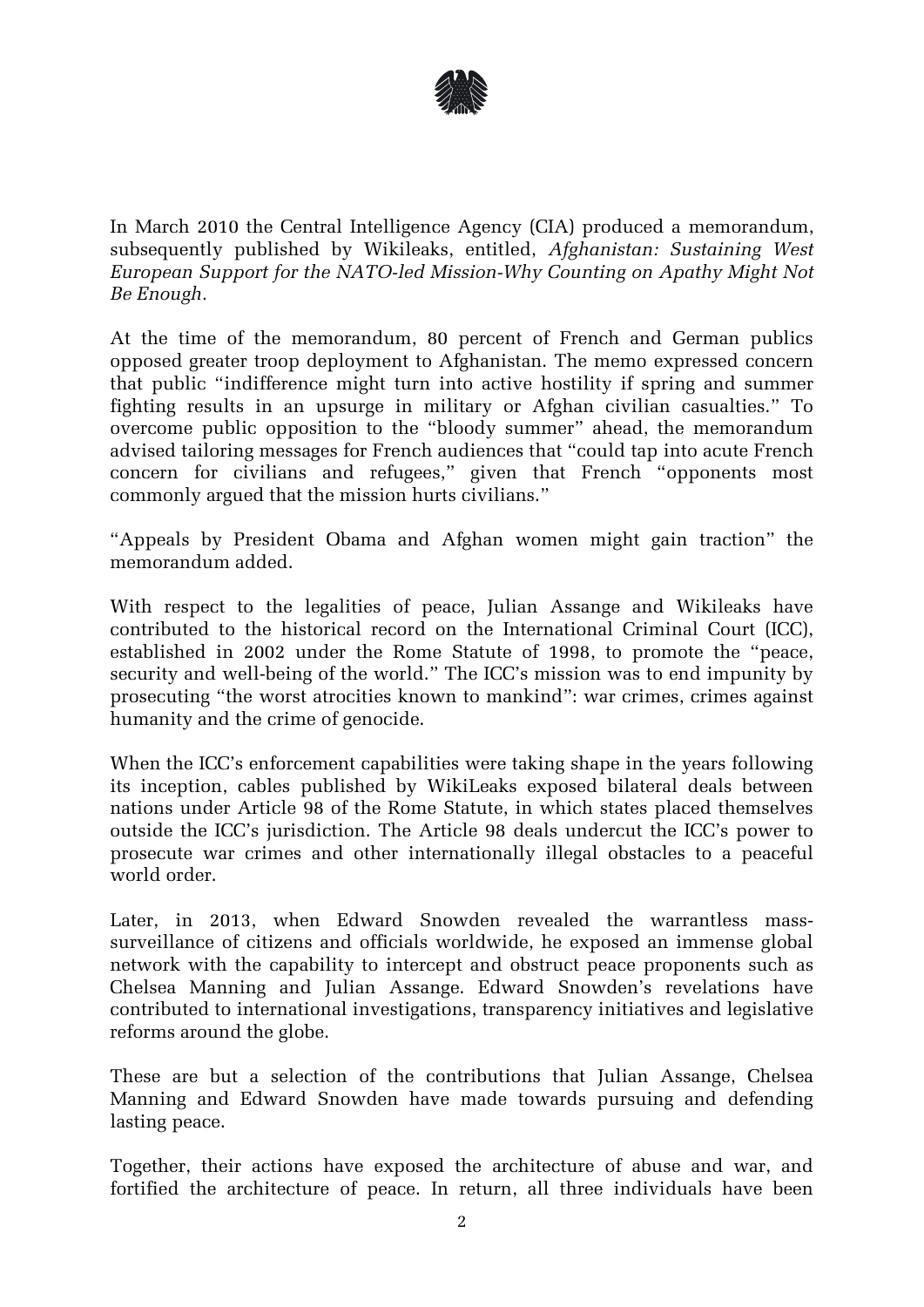

forced to sacrifice the very liberties, rights and human welfare that they worked so hard to defend.

A Nobel Peace Prize for Julian Assange, Chelsea Manning and Edward Snowden would do more than honour their actions as individuals. It would ennoble the risks and sacrifices that those pursuing peace so often undertake, to secure the peace and freedom for all.

Sincerely,

**Sevim Dağdelen** Member of the German Bundestag

Sylvig Jabelmann

**Sylvia Gabelmann** Member of the German Bundestag

**Ulla Jelpke** Member of the German Bundestag

**Żaklin Nastić** Member of the German Bundestag

Alexandelle

**Alexander Ulrich** Member of the German Bundestag

**Pia Zimmermann** Member of the German Bundestag

حداثنا

**Doris Achelwilm** Member of the German Bundestag

**Heike Hänsel** Member of the German Bundestag

**Jutta Krellmann** Member of the German Bundestag

**Dr. Alexander S. Neu** Member of the German Bundestag

**Kathrin Vogler** Member of the German Bundestag

Sabi

**Sabine Zimmermann** Member of the German Bundestag

**Diether Dehm** Member of the German Bundestag

**Andrej Hunko** Member of the German Bundestag

**Fabio De Masi** Member of the German Bundestag

 $\leq_{\mathcal{P}}$  Seize

**Eva-Maria Schreiber** Member of the German Bundestag

**Andreas Wagner** Member of the German Bundestag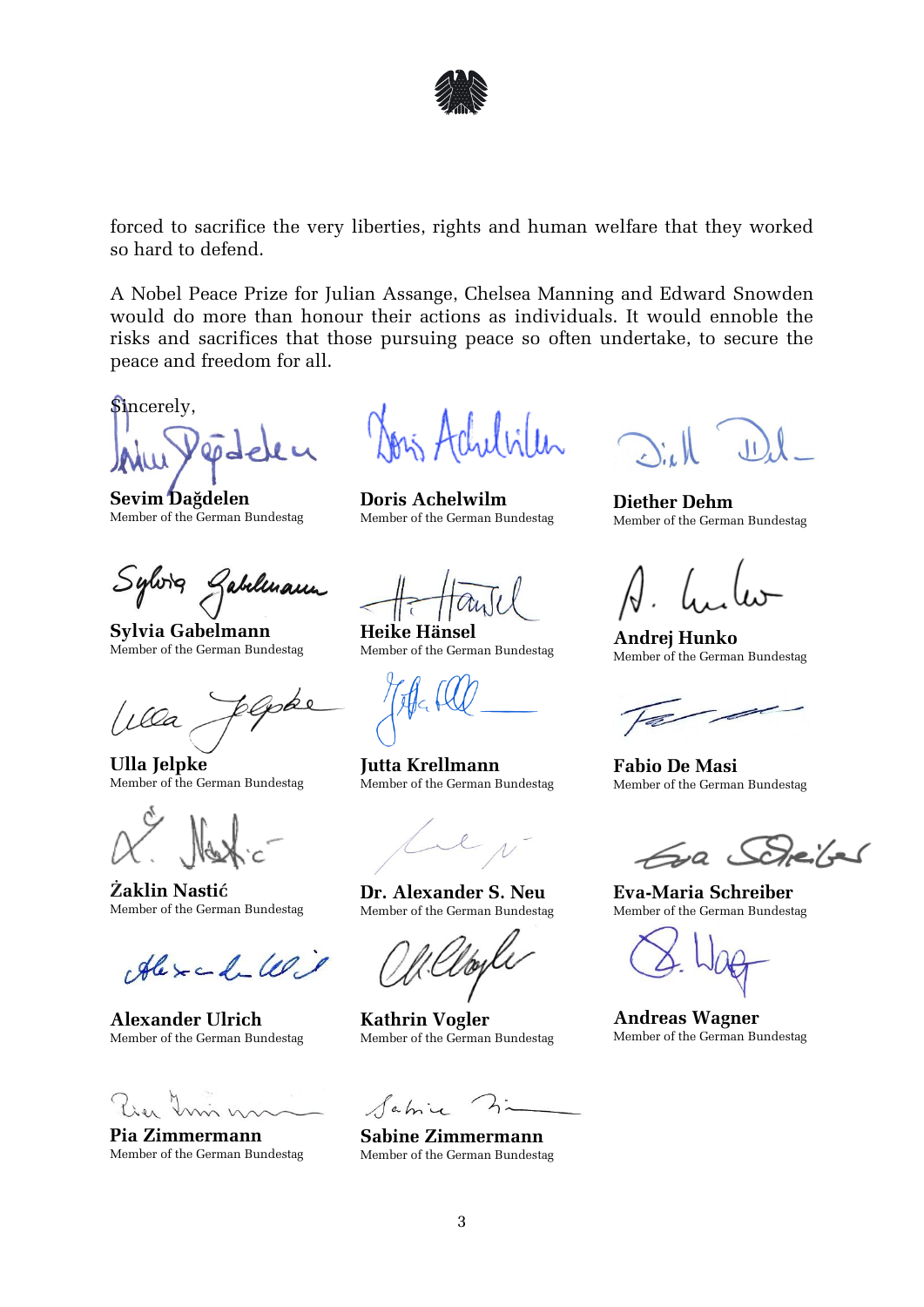

## **Appendices**

# **Julian Assange's Prizes and Awards**

The Economist New Media Award (2008) The Amnesty New Media Award (2009) TIME Magazine Person of the Year, People's Choice (highest global vote) (2010) The Sam Adams Award for Integrity (2010) The National Union of Journalists Journalist of the Year (Hrafnsson) (2011) The Sydney Peace Foundation Gold Medal (2011) The Martha Gellhorn Prize for Journalism (2011) The Blanquerna Award for Best Communicator (2011) The Walkley Award for Most Outstanding Contribution to Journalism (2011) The Voltaire Award for Free Speech (2011) The International Piero Passetti Journalism Prize of the National Union of Italian Journalists (2011) The Jose Couso Press Freedom Award (2011) The Privacy International Hero of Privacy (2012) The Global Exchange Human Rights People's Choice Award (2013) The Yoko Ono Lennon Courage Award for the Arts (2013) The Brazillian Press Association Human Rights Award (2013) The Kazakstan Union of Journalists Top Prize (2014) The Willy Brandt Award for Political Courage (Harrison) (2015) The Galizia Prize for Journalists, Whistelblower and Defenders of the Right to Information (2019) The Danny Schechter Global Vision Award for Journalism & Activism (2019) The Compassion in Care's Gavin McacFadyen Award for Whistleblowers (2019)

#### **Chelsea Manning's Prizes and Awards**

The Army Service Ribbon (2008) The National Defense Service Medal (2008) The Global War on Terrorism Service Medal (2009) The Overseas Service Medal (2009) The Iraq Campaign Medal (2009) The Whistleblowerpreis (2011) The Global Exchange People's Choice Award (2012) The US Peace Prize, US Peace Memorial Foundation (2013) The Sean McBride Peace Prize, International Peace Bureau (2013) The Sam Adams Award for Integrity (2014) The EFF Pioneer Award for whistleblowing (2017)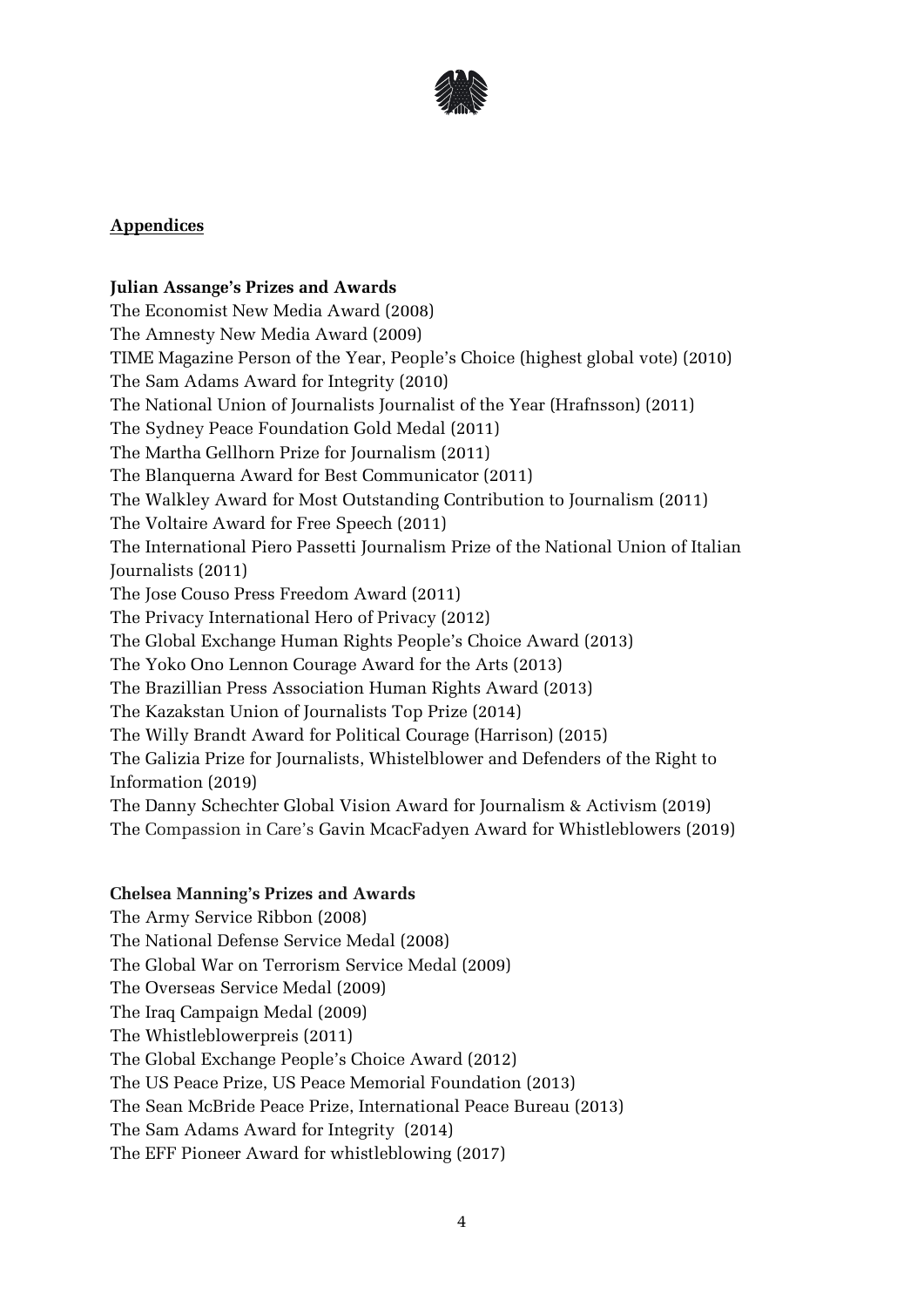

### **Edward Snowden's Prizes and Awards**

The German Whistleblower Prize (2013) The Sam Adams Award (2013) The Rector of the University of Glasgow (2014) The German Big Brother Award (2014) The Ridenhour Truth-Telling Prize (2014) The Right Livelihood Award (2014) The Carl Von Ossietzky Medal (2014) The IQ Award (2014) The Norsk PEN Ossietzky Prize (2016)

## **Other Examples of Julian Assange's work**

Julian Assange has published over 10 million documents with a perfect verification record. One of his first major releases was the a copy of the Guantanamo Bay prison camp's 2003 Standard Operating Procedures for the US Army.

In 2010, WikiLeaks came to global attention by publishing tens of thousands of classified documents from the United States, including the Afghan War Diaries and the Iraq War Logs, which documented more than 100,000 occupation related civilian killings.

Wikileaks also published "Cablegate" in 2010, the State Department diplomatic cables.

In 2011 Wikileaks published the "Gitmo Files", documents on 767 of the 779 prisoners in Guantanamo Bay.

WikiLeaks has published the "Global Intelligence Files" (5 million emails from intelligence contractor Stratfor), "Spy Files: Russia", two million files from Syrian political elites, the "Saudi Cables" (hundreds of thousands of files from the Saudi Foreign Ministry)

WikiLeaks publications have revealed extensive information on the disastrous war on Libya and proof of US knowledge of Saudi and Qatari government backing of ISIS and Al Nusra in Syria.

One of WikiLeaks recent investigations, in collaboration with major European media, revealed a corrupt arms deal between French state-owned company and the United Arab Emirates.